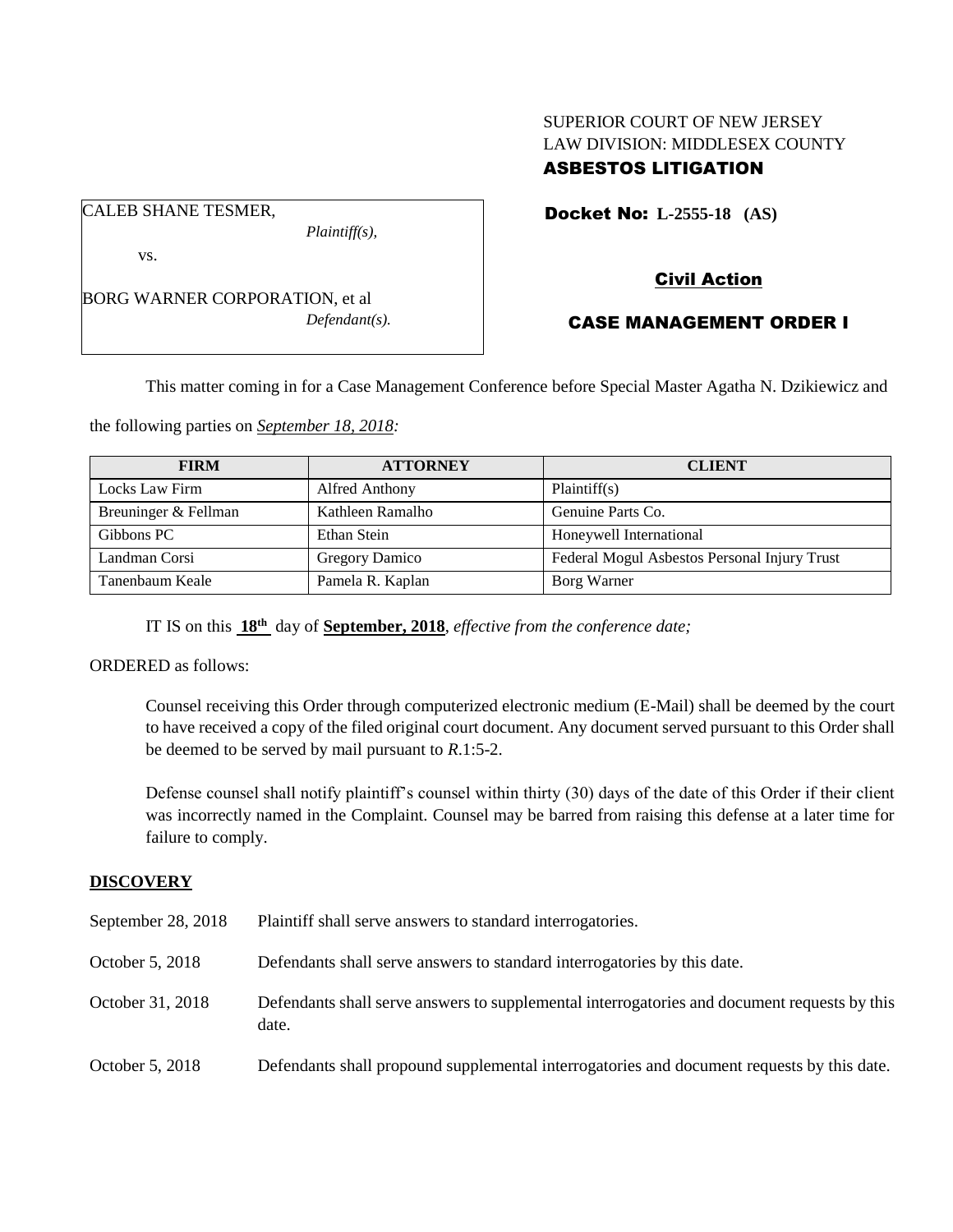| November 2, 2018  | Plaintiff shall serve answers to supplemental interrogatories and document requests by this<br>date.                                                                                                        |
|-------------------|-------------------------------------------------------------------------------------------------------------------------------------------------------------------------------------------------------------|
| December 31, 2018 | Fact discovery, including depositions, shall be completed by this date. Plaintiff's counsel shall<br>contact the Special Master within one week of this deadline if all fact discovery is not<br>completed. |
| 21.2010           | $\sim$ $\sim$ $\sim$ $\sim$ $\sim$ $\sim$                                                                                                                                                                   |

December 31, 2018 Depositions of corporate representatives shall be completed by this date.

## **EARLY SETTLEMENT**

February 15, 2019 Settlement demands shall be served on all counsel and the Special Master by this date.

## **SUMMARY JUDGMENT MOTION PRACTICE**

| February 15, 2019 | Plaintiff's counsel shall advise, in writing, of intent not to oppose motions by this date. |  |  |  |
|-------------------|---------------------------------------------------------------------------------------------|--|--|--|
|-------------------|---------------------------------------------------------------------------------------------|--|--|--|

- March 1, 2019 Summary judgment motions shall be filed no later than this date.
- March 29, 2019 Last return date for summary judgment motions.

#### **MEDICAL DEFENSE**

- October 5, 2018 Plaintiff shall serve executed medical authorizations by this date.
- January 31, 2019 Plaintiff shall serve medical expert reports by this date.
- January 31, 2019 Upon request by defense counsel, plaintiff is to arrange for the transfer of pathology specimens and x-rays, if any, by this date.
- April 30, 2019 Defendants shall identify its medical experts and serve medical reports, if any, by this date. In addition, defendants shall notify plaintiff's counsel (as well as all counsel of record) of a joinder in an expert medical defense by this date.

## **LIABILITY EXPERT REPORTS**

- January 31, 2019 Plaintiff shall identify its liability experts and serve liability expert reports or a certified expert statement by this date or waive any opportunity to rely on liability expert testimony.
- April 30, 2019 Defendants shall identify its liability experts and serve liability expert reports, if any, by this date or waive any opportunity to rely on liability expert testimony.

## **ECONOMIST EXPERT REPORTS**

January 31, 2019 Plaintiff shall identify its expert economists and serve expert economist report(s), if any, by this date or waive any opportunity to rely on economic expert testimony.

 $\_$  ,  $\_$  ,  $\_$  ,  $\_$  ,  $\_$  ,  $\_$  ,  $\_$  ,  $\_$  ,  $\_$  ,  $\_$  ,  $\_$  ,  $\_$  ,  $\_$  ,  $\_$  ,  $\_$  ,  $\_$  ,  $\_$  ,  $\_$  ,  $\_$  ,  $\_$  ,  $\_$  ,  $\_$  ,  $\_$  ,  $\_$  ,  $\_$  ,  $\_$  ,  $\_$  ,  $\_$  ,  $\_$  ,  $\_$  ,  $\_$  ,  $\_$  ,  $\_$  ,  $\_$  ,  $\_$  ,  $\_$  ,  $\_$  ,